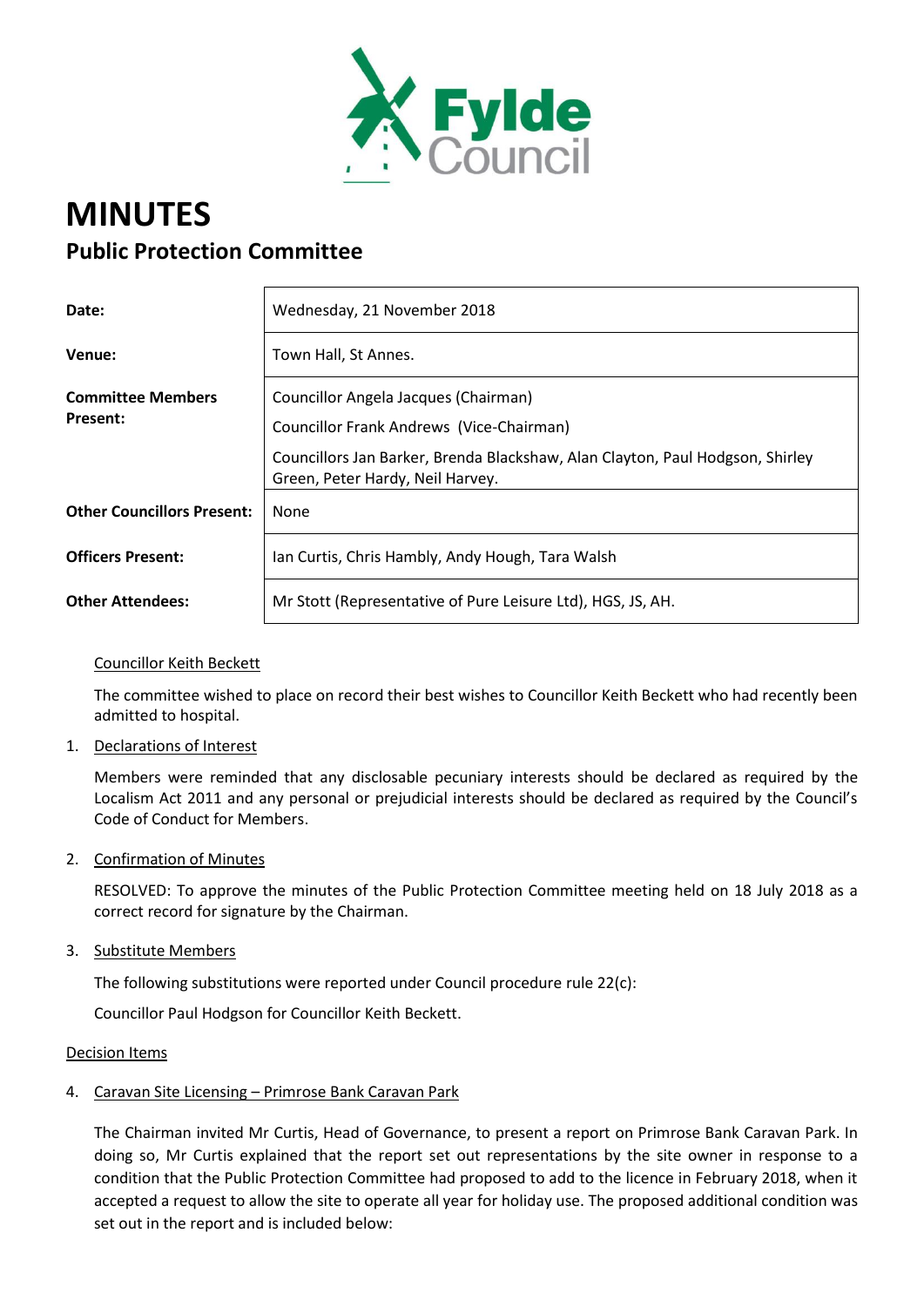#### Minutes – Public Protection Committee – 21 November 2018

*I. "Static holiday caravans shall be occupied for holiday purposes only and not as a person's permanent, sole or main place of residence".*

*II. "The owners/operators of the caravan site shall maintain a register of all names of all owners/occupiers of individual caravans and evidence proof of their main home address, and shall make this information available at all reasonable times to the Local Authority".*

Mr Curtis informed members that the committee had considered the above proposal at its meeting in July. However, a material part of the representations made by the licence holder had not been presented to members at that meeting and therefore, the decision could be considered legally flawed. The committee had therefore been asked to reconsider afresh the proposal detailed above, taking into account the representations made by the licence holder detailed in the report, set out in the letter from the licence holder which was appended to the report, and to be made in person at the meeting .

Mr Curtis went on to explain that the report detailed that the site owners accepted point "I" but proposed alternative wording for point "II" to read "*The owners/operators of the caravan site shall maintain a register of names and address of all owners/occupiers of individual caravans and, on request from an authorised officer from Fylde Borough Council, provide proof of this address*."

The Chairman then invited Mr Stott, representative of Pure Leisure Ltd, to further address the committee and amplify the licence holder's representations in regards to the additional condition. Mr Stott explained that Pure Leisure contest the proposed additional condition on the grounds that the task would be unduly onerous on staff and would be excessive due to the planning conditions and park rules already in force. In addition, Mr Stott claimed that the conditions fall outside the confines of the 1960 Caravan Site and Control and Development Act and also, may have implications under the Data Protection Act 2018.

Following a detailed discussion on the matter it was suggested that the wording of point ''II'' be amended to require the licence holder to collect evidence of the current home address of each caravan owner and provide it to the licensing authority on request, but that such evidence only be required and provided in respect of caravan occupiers when specifically requested by the licensing authority.

Following full consideration into the site owners concerns, the committee RESOLVED:

- 1. To confirm point l of the proposed additional site licence condition.
- 2. That the point ll as proposed by the meeting of February 14 be replaced by wording to reflect the above proposal and that this be circulated to the Chairman and Vice-Chairman of the committee for approval by way of an email.
- 3. That written representation be made to the Secretary Of State on the concerns of the committee of all year round holiday sites.

## 5. Application for the Grant of a Hackney Carriage/Private Hire Drivers Licence – HGS

Mr Hambly, Environmental Services Manager, introduced a report detailing an application received from HGS, for the grant of a Hackney Carriage/Private Hire Driver's Licence, for the Committee to consider and determine if they considered the applicant fit and proper to hold such a licence.

The Disclosure had revealed a disqualification from driving between 14 July 2017 and 13 January 2018. Furthermore, the applicant declared that he had been convicted of an offence in July 2011, but made no declaration in respect of the penalty points he had received previously and the nature of the conviction.

The council's Hackney Carriage and Private Hire Licensing Policy indicated that where an applicant has made a false statement or a false declaration on their application for the grant or renewal of a licence, the licence will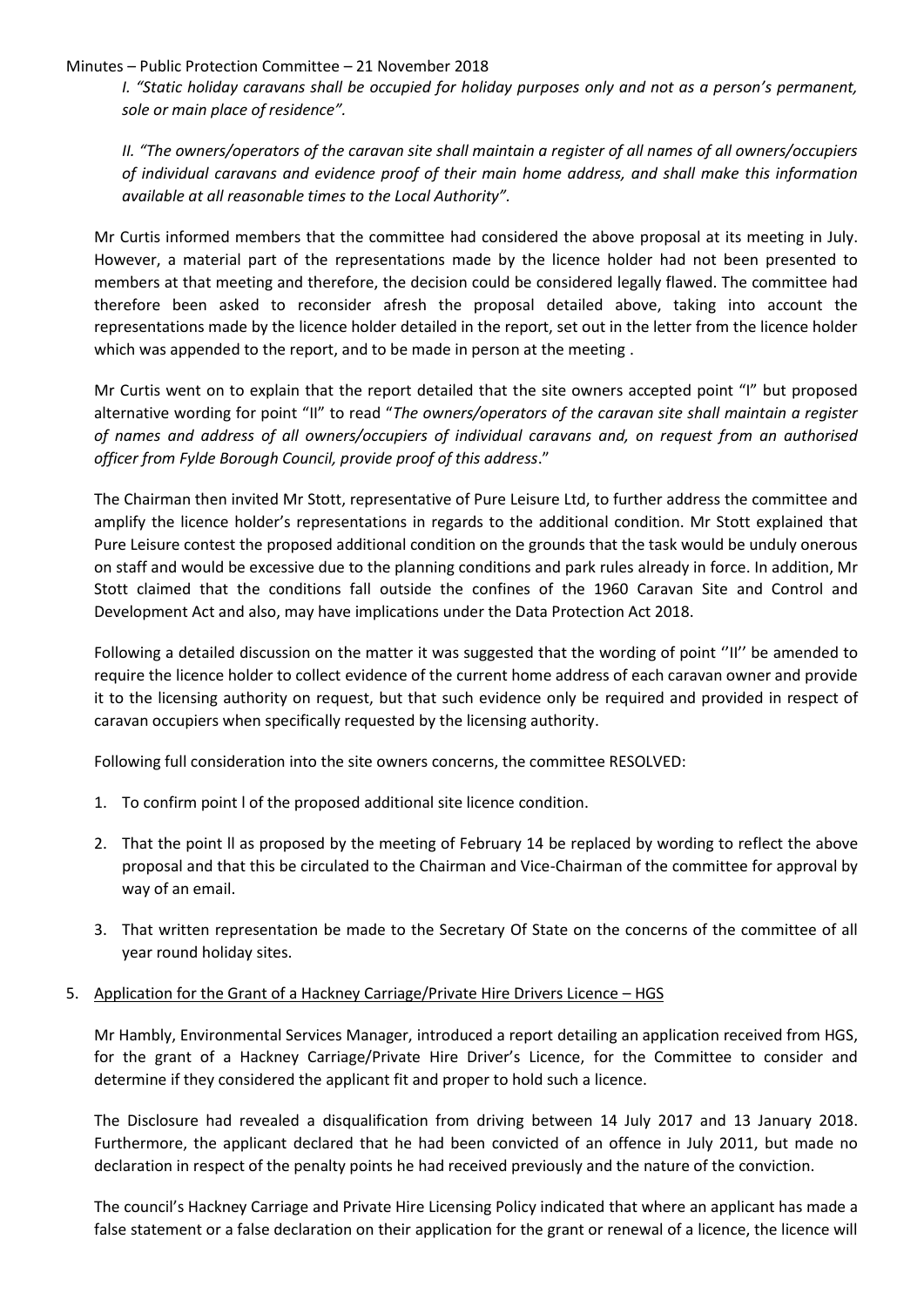#### Minutes – Public Protection Committee – 21 November 2018

normally be refused. HGS was invited to address the committee to explain why the policy should not be applied in this case. Following questions from the committee the members adjourned to enable a full and frank discussion to be held.

The committee resumed following a full discussion of the matter and RESOLVED not to deviate from the current policy and to refuse the grant of a Hackney Carriage/Private Hire Driver's Licence to HGS.

### 6. Application for the Grant of a Hackney Carriage/Private Hire Drivers Licence – JS

Mr Hambly, Environmental Services Manager, introduced a report detailing an application received from JS, for the grant of a Hackney Carriage/Private Hire Driver's Licence, for the Committee to consider and determine if they considered the applicant fit and proper to hold such a licence.

The applicant declared on his application form that he had received 3 penalty points in March 2018 however, the Disclosure had revealed additional penalty points had also been received in November 2015 and January 2015 and these had not been declared on the application.

The council's Hackney Carriage and Private Hire Licensing Policy indicated that where an applicant has made a false statement or a false declaration on their application for the grant or renewal of a licence, the licence will normally be refused. JS was invited to address the committee to explain why the policy should not be applied in this case. Following questions from the committee the members adjourned to enable a full and frank discussion to be held.

The committee resumed following a full discussion of the matter and RESOLVED to deviate from the current policy and to grant a Hackney Carriage/Private Hire Driver's Licence to JS.

#### 7. Hackney Carriage and Private Hire Driver - AH

(The Chairman, Councillor Angela Jacques, and Councillor Brenda Blackshaw left the meeting for the discussion and deliberation of this item. The Vice-Chairman, Councillor Frank Andrews acted as chairman for this item.)

Mr Hambly, Environmental Services Manager, presented a report in relation to the conduct of an existing Hackney Carriage and Private Hire Driver, AH.

Mr Hambly explained that Section 61 of the Local Government (Miscellaneous Provisions) Act 1976 allows the licensing authority to suspend, revoke or refuse to renew a licence if the application/licence holder has been convicted of an offence involving dishonesty, indecency, violence; been convicted of an offence under or has failed to comply with the provisions of the Act of 1847 or of this part of the Act; or any other reasonable cause.

The committee went on to invite AH address members and to respond to questions and following this, the meeting was adjourned to enable a full and frank discussion to be held.

The committee discussed the matter in detail, taking into account the current Hackney Carriage and Private Hire Licensing Policy and the Local Government (Miscellaneous Provisions) Act 1976, and RESOLVED to revoke AH's licence.

#### Hackney Carriage and Private Hire Driver's licence application form

The committee asked Mr Hambly, Environmental Services Manager, to review the Hackney Carriage and Private Hire Driver's licence application form, so that the form clearly explains that any suspended convictions should be declared.